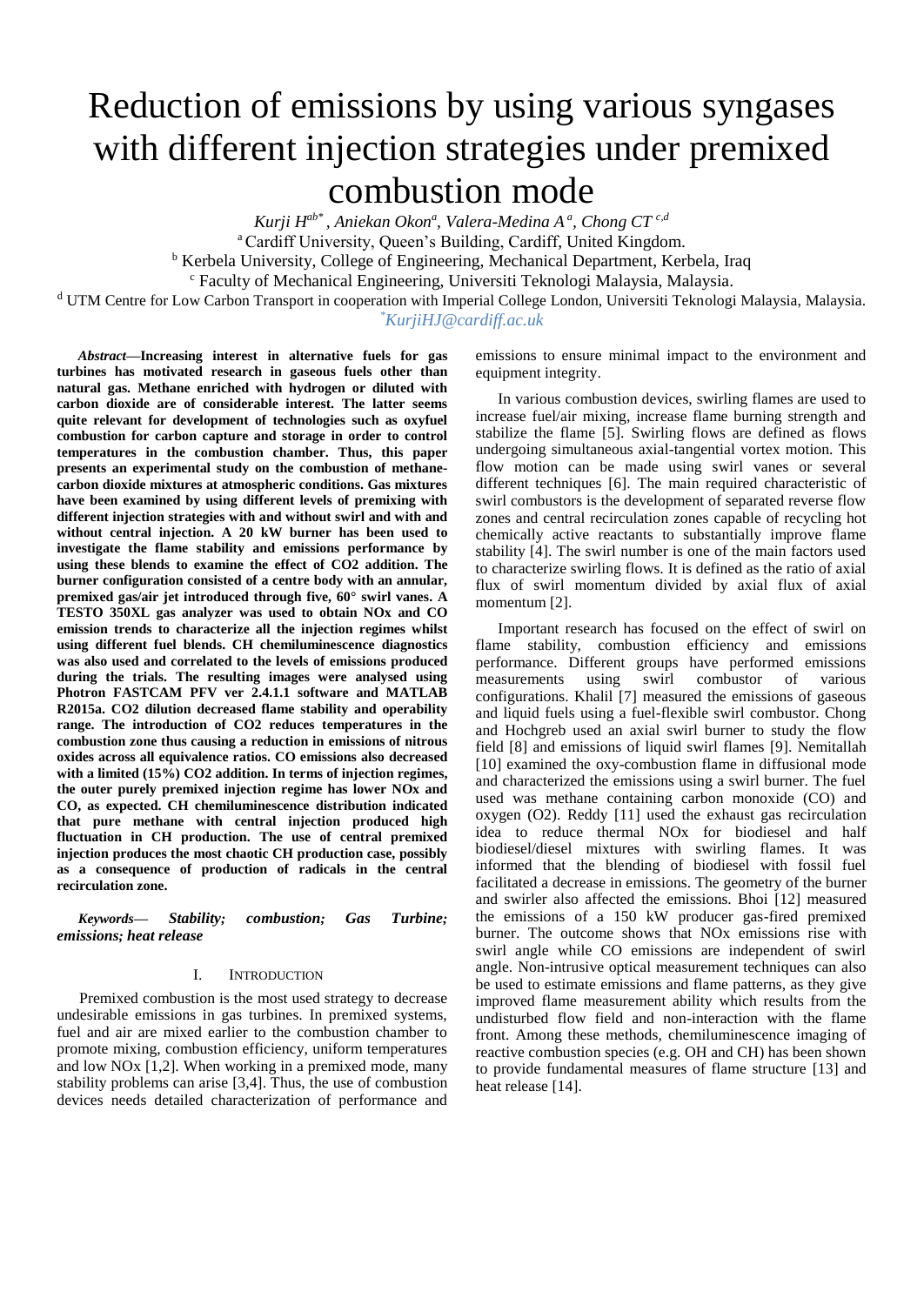In terms of alternative fuels, the main goal of introducing CO2 into the gas turbine combustor is the reduction of NOx emissions. This is completed by cooling the flame, thus the Zeldovich mechanism can be reduced [15]. Previous experimental and numerical studies have shown the impact of diluting Syngas fuels with many additives, including carbon dioxide, nitrogen and steam [16,17]. In the larger part, these studies concentrate on fundamental characteristics of the combustion process. However, the work by Lee et al. [16] essentially examined the influence of diluting the premix fuel on the emission of NOx and CO from a model gas turbine. They showed that reducing NOx per unit power is logarithmically associated to the heat capacity of the total diluent added. Since carbon dioxide has a maximum heat capacity than steam or nitrogen, a smaller mass flow rate is necessary for a comparable reduction in NOx. Furthermore, the use of CO2 from carbon capture and storage facilities could decrease costs (as well as capture equipment further downstream the combustion zone – meaning?) [16]. Meanwhile, the CO2 injected through the premixed blend will reduce the reaction rate, thus reducing the temperature. The high temperature of the CO2 in the CRZ will ensure a faster chemical reaction of the diluted reactants, thus allowing a stable regime with low NOx and CO. Synthesis gas, also known as syngas, created from gasification processes is regarded as one of the promising alternative energies due to its clean fuel characteristics. Synthesis can be produced via gasification of several feedstock, including coal, biomass and solid waste. The use of syngas as fuel source can reduce CO2, NOx and other pollutants [17]. One sample of syngas use is in Integrated Gasification Combined Cycle (IGCC) power plants where syngas fuel is combusted in gas turbines to produce power and electricity [18, 19]. Regardless of the proven feasibility of syngas, the challenge that syngases face is the variation in their composition due to different feedstock and production procedures. Moreover, the shortage of understanding of the combustion characteristics of syngases poses difficulty in the design of syngas-specific systems and combustors [20], thus making flexible designs a challenge that requires further research.

Therefore, the present work presents an experimental study on the combustion of methane-carbon dioxide mixtures at atmospheric conditions by using a 20 kW generic burner. Gas mixtures have been examined by using different levels of premixing with different injection strategies with and without swirl and with and without central injection. A TESTO 350XL gas analyser was used to obtain NOx and CO emissions to characterize all the injection regimes whilst using different fuel blends. Moreover, CH chemiluminescence diagnostics was examined and correlated to the levels of emissions produced during the trials.

#### II. EXPERIMENTAL SETUP

## *A. Swirl burner and flow delivery system*

An axial swirl burner was utilised to establish continuous swirling flames. The schematic of the swirl flame burner and the flow delivery system is shown in Figure.1. while the placement position of the swirler at the burner outlet is shown in Figure . 2. The swirl burner used in this experiment consists of an axial swirler and a circular stainless steel tube placed as shown in Figure.3. It consists of five straight swirl vanes with a thickness of 1.5 mm. The swirler vanes are fixed at the angle of 60° from the axial centerline axis. The outer diameter of the swirler is 50 mm, while the swirler hub diameter is 10 mm, table 1. The geometrical swirl number, S, is based on the following equation [21],

$$
S_N = \frac{2}{3} \left[ \frac{1 - \left( \frac{D_h}{D_s} \right)^3}{1 - \left( \frac{D_h}{D_s} \right)^2} \right] \tan \theta \tag{1}
$$



Fig. 1. Generic swirl burner with Accessories. A - Swirl Burner; B – Rotameters; C – High Speed Camera; D – Emergency button; E – Pilot Burners; F – Air Regulater.



Fig. 2. Example of a Schematic burner and swirler.

Where  $D_h$  and  $D_s$  represent the swirler hub diameter and the swirler diameter respectively, and  $\theta$  is the vane angle orientation from the centreline axis. The calculated swirl number for the present burner was 1.2. This strong swirl enables the formation of a recirculation zone that recirculates hot products and assists in flame stabilisation [22]. Two modes of injection were used, one through the centre via a central injector, and one through the outer, main premixed zone, Figure.2. For flow delivery, methane and carbon dioxide gases were supplied and regulated via Platon and NGX mass flow meters with an accuracy of  $\pm$  1.25%, whilst air was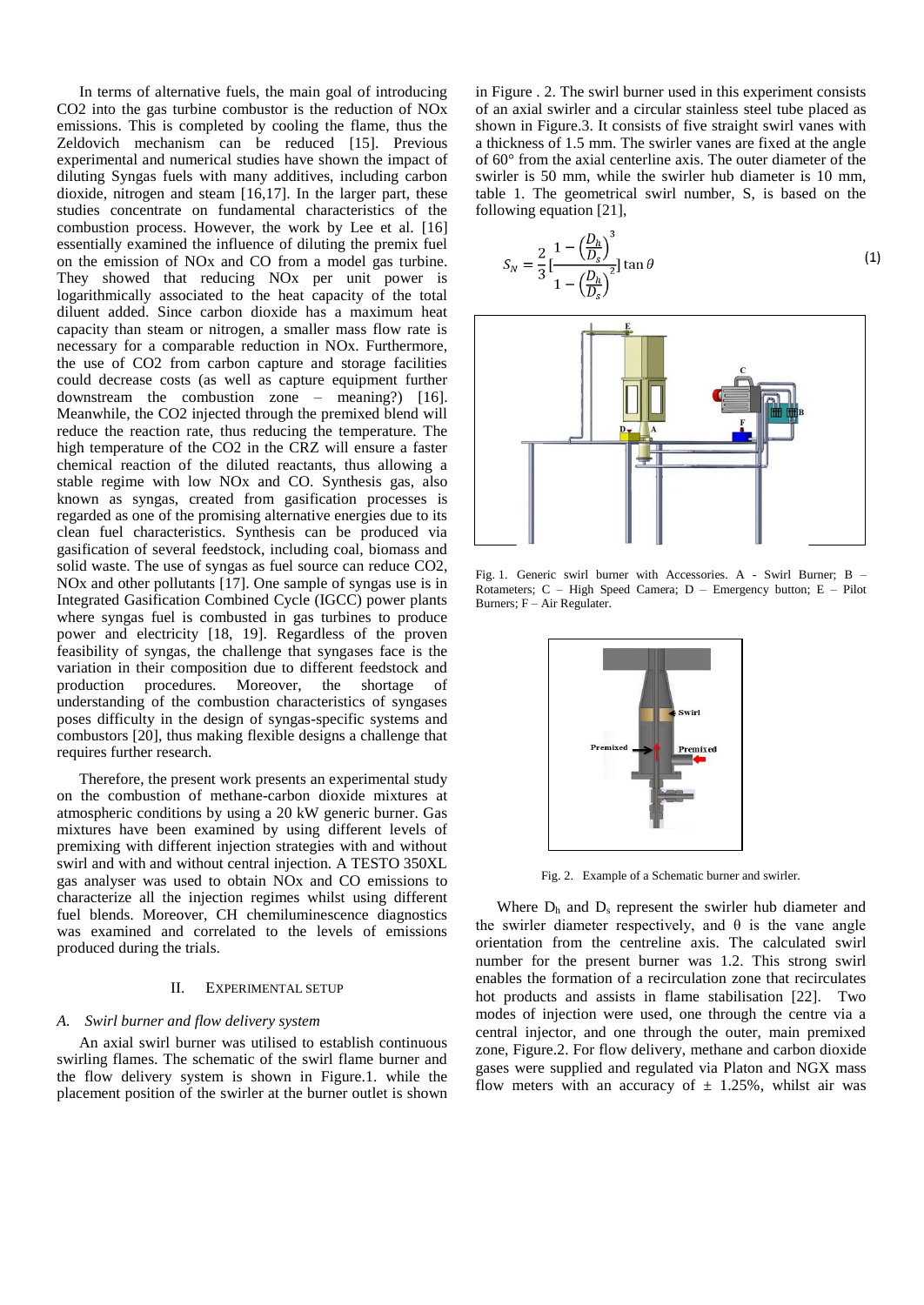supplied and regulated via Platon and NGX mass flow meters with an accuracy of  $\pm 5\%$  and  $\pm 1.25\%$ , respectively.



Fig. 3. : Axial swirler .

TABLE I. GEOMETRY OF AXIAL SWIRL FLAME BURNER AND RELEVANT BURNER DIMENSIONS [MM].

| Air swirler                         |                      |  |  |  |
|-------------------------------------|----------------------|--|--|--|
| Material                            | Stainless steel      |  |  |  |
| Type                                | Axial, straight vane |  |  |  |
| Swirl number, SN                    | 1.2                  |  |  |  |
| Swirl angle, $\theta$ ( $\degree$ ) | 60                   |  |  |  |
| Number of blades                    | 5                    |  |  |  |
| Blade thickness, t (mm)             | 1.5                  |  |  |  |
| <b>Burner</b> wall                  |                      |  |  |  |
| Material                            | Stainless steel      |  |  |  |
| Width (mm)                          | 118                  |  |  |  |
| Height (mm)                         | 410                  |  |  |  |
| <b>Burner</b> geometry              |                      |  |  |  |
| Burner outer diameter, Ds (mm)      | 50                   |  |  |  |
| Burner central diameter, Dh (mm)    | 10                   |  |  |  |
| Burner inner central diameter, d    | 6                    |  |  |  |
| (mm)                                |                      |  |  |  |

Gases and air for both central and outer parts were premixed in separate tubes to ensure adequate mixing before entering the burner. A pilot ignitor was used to ignite the flame as shown in Figure .3. (Figure 3 didn't show this) The combustion chamber is of rectangular form and has four quartz windows, giving full optical access to the combustion zone. The width and the height of the combustion chamber is 118 mm and 410 mm respectively. Details of the burner geometry are shown in Table 1.

## *B. Operating conditions*

CH4 was blended with CO2 as diluent impacts were investigated. Table 2 shows all tested blends. The effect of CO2 as diluent on the emissions was investigated by incrementally adding CO2 from 0% to 15% and 30%. The blends for all cases were supplied by cylinders that contained CO2 already mixed with CH4 at the required percentages.Various injection strategies were followed to observe how the increment of central and/or outer injection affected the flame and reduce/increase NOx and CO emissions, Table 3. A TESTO 350XL gas analyser was used to measure NOx and CO emissions to characterize all the injection regimes while using different fuel mixtures. CH chemiluminescence diagnostics was examined and correlated to the stability of each case. It was not possible to work under lean conditions using B2 and B3 as blowoff would occur. Thus, rich conditions were imposed for these blends.

| TABLE II. | BLEND MIXTURES COMPOSITION (VOL. %) |  |
|-----------|-------------------------------------|--|
|-----------|-------------------------------------|--|

| <b>Mixture</b> | CH <sub>4</sub> | CO <sub>2</sub> |
|----------------|-----------------|-----------------|
| <b>B1</b>      | 100             | 0               |
| B2             | 85              | 15              |
| <b>B3</b>      | 70              | 30              |
|                |                 |                 |

TABLE III. INJECTION STRATEGIES

| strategies | <b>Outer injection</b> | <b>Central injection</b> |
|------------|------------------------|--------------------------|
|            | <b>YES</b> Premixed    | <b>YES</b> Premixed      |
| \$2        | <b>YES</b> Premixed    | NΟ                       |
| S3         | <b>YES Premixed</b>    | <b>YES Diffusion</b>     |

# *C. Emissions measurements*

Measurements of post combustion emissions were performed using a TESTO 350-XL gas analyzer at approximately 500 mm downstream of the burner outlet. The sampling probe was placed 10 mm inside from the exit plane. The measured emissions include NOx and CO with the measurement range of 0-1000 ppm and 0-10,000 ppm, respectively. The emissions readings from the gas analyser are reported in wet basis with the uncertainty of  $\pm$  5% ppm for NOx,  $\pm$  5% ppm for CO. Measurements were taken 1 minute after the readings have become stabilized.

# *D. Calculation method*

Stoichiometric combustion reactions for gas mixtures of methane and methane - carbon dioxide can be written as follows,

$$
CH4 + 2 \cdot (02 + 3.76 \cdot N2) = CO2
$$
  
+2 \cdot H2O + 2 \cdot 3.76 \cdot N2 (2)

 $CH4 + k \cdot CO2 + 2 \cdot (02 + 3.76 \cdot N2) =$ 

$$
(k + 1) \cdot CO2 + 2 \cdot H2O + 2 \cdot 3.76 \cdot N2
$$

Where k is the molar fraction ratios of added gas in methane, k  $=X_{CO2}$   $X_{CH4}$ . Stoichiometric air fuel ratios (AFR) of methane- carbon dioxide and methane are calculated as,

 $(3)$ 

$$
AFR_{st}^{CH_4} = \frac{2 \cdot (M_{O_2} + 3.76 \cdot M_{N_2})}{M_{CH_4}}
$$
\n(4)

$$
AFR_{st}^{CH_4-CO_2} = \frac{2 \cdot (M_{O_2} + 3.76 \cdot M_{N_2})}{M_{CH_4} + k \cdot M_{CO_2}} \tag{5}
$$

The mass flow rate of the gas mixture and air was measured and the equivalence ratio calculated from the formula,

$$
ER = \frac{AFR_{st}}{\dot{m}_{air}/\dot{m}_{fuel}}
$$
 (6)

# *E. CHEMILUMINESCENCE*

CH Chemiluminescence fluctuation rates associated to flame heat release were measured for all different injection regimes, equivalence ratios, blends and Swirl conditions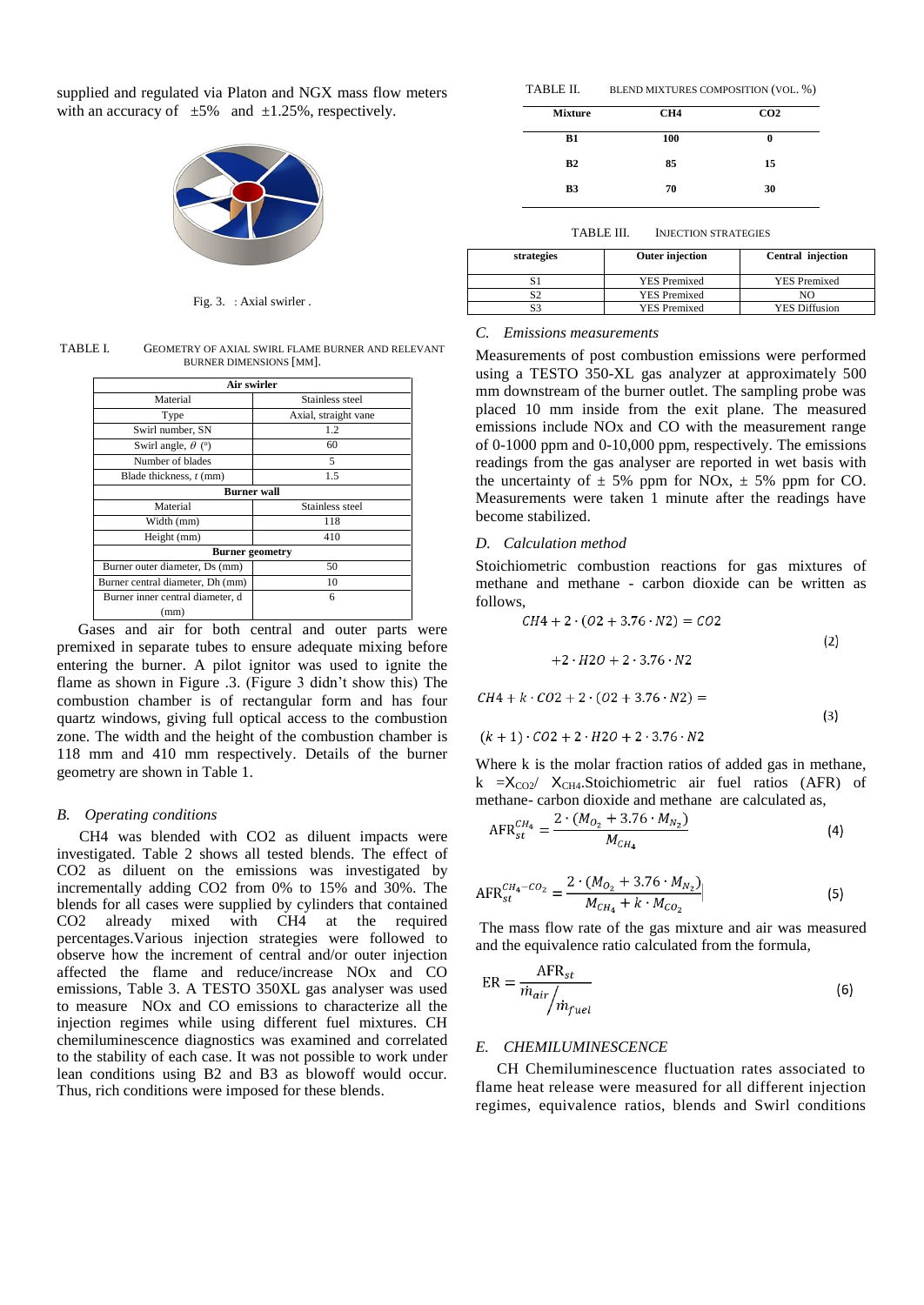using a Photron High Speed Camera and a Hamamatsu Intensifier coupled with a UV lens and a 420±10nm, 85 % transmissivity optical filter. Repetition rates were set at 60 Hz to provide an overview of CH fluctuations for each case. The resulting images were analysed using a Photron FASTCAM PFV ver 2.4.1.1 software and MATLAB R2015a.

#### III. RESULTS AND DISCUSSION

## *A. NOx emissions*

Figure 4 shows the variation in the level of NOx emissions as a function of equivalence ratio with different injection regimes with and without swirl for all different blends. Overall, all equivalence ratio tested showed a decreasing trend as the CO2 diluent ratio increases from 0 to 30%. The lower NOx can be attributed to the thermal effects of CO2 dilution. The thermal effect decreases the flame temperature and thus the thermal NO [16]. CO2 diluent reduces the adiabatic temperature due to its higher specific heat, which would result in a significant decrease in overall burning rate via absorption of heat from the combustion process [23]. Lowering the flame temperature caused less NOx to be emitted, concurring with the thermal NOx formation mechanism [16]. Addition of diluent to the air stream also caused a corresponding decrease in oxygen mole fraction. Consequently, the flame temperature and the mole fractions of H, O, and OH radicals were reduced. For the chemical effect, addition of diluents decreased N and HCN mole fractions and subsequently reduced the prompt NO [24]. In terms of injection strategies an outer injection regime with swirling vanes and no central injection (S2) has produced the cleanest profiles, as expected. For the other cases (S1, S3) the fuel is introduced through the pilot injector; and as such it has only an axial velocity component that would lead to a decrease in the swirl number**.** For all mixtures, the trend is similar with low equivalence ratios showing the lowest NOx. Surprisingly, B3 with and without swirl basically produced the same NOx results. As previously stated, this is a consequence of the increase in CO2 diluent, thus reduction of thermal NOx formation. Further analyses will be carried out regarding CO for this blend. For pure methane, (B1), emissions are comparatively higher across all ranges of equivalence ratios, as expected [26].

# *B. CO emissions*

In addition, CO emissions are influenced by the injection mechanism, equivalence ratios and fuel blends at different operating conditions. Figure 5 presents the log form of CO emissions as a function of equivalence ratios for all mixtures using different injection regimes and with two swirling cases. Overall, all tested equivalence ratios showed a decreasing trend as the CO2 diluent ratio increases. However, the best trends was obtained using B2 (85% CH4-15 % CO2) which produced the lowest concentration of CO. The high production of CO with B1 is due to the incomplete combustion of pockets of fuels. This could also be attributed to the short residence time when the system runs without swirl, so the CO formed in the combustion zone has less time to completely convert to  $CO<sub>2</sub>$ .







FIG 4. NOx exhaust gas concentration (dry) as a function of equivalence ratio for B1, B2 and B3 for different injection regimes with Swirl and without Swirl.

Furthermore, the low flame temperature under rich (rich for pilot? Mixture composition is not shown in operating conditions) conditions prohibits the conversion of CO into stable species of CO2 [27]. Thus, an increase in equivalence ratio resulted in an augmentation of CO formation by increasing the quantity of gas. Swirling flows with their coherent structures enhance good mixing that results in the reduction of NOx and CO as shown in Figures 4 and 5.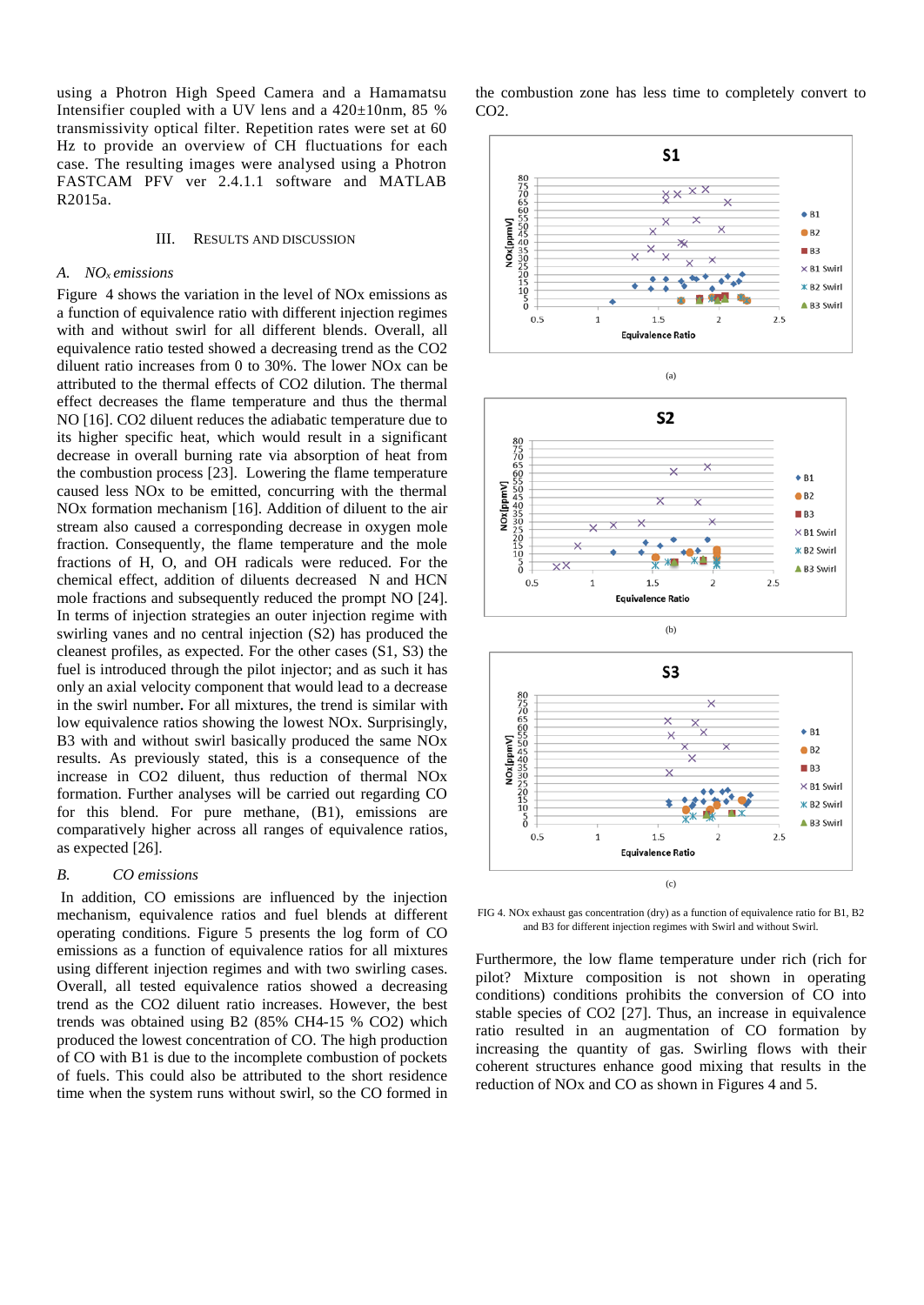Interestingly, B2 with swirl showed the lowest CO profiles. Moreover, similar to NOx formation, B3 produces similar CO results with and without swirl. A slight increase of CO2 in the blend seems to be acting as a promoter of better combustion, reducing the competition of reacting species for oxygen. However, this phenomenon stops at higher CO2 concentrations which lead to combustion only at the tip of the burner (don't understand by tip of the burner.). The latter is confirmed by the production of the same quantities of NOx (i.e. same temperature), low flame resistance (i.e. limited equivalence ratios in the rich region) and same CO emissions (i.e. combustion only in a small section of the combustion zone), all evidence that combustion takes place only at the tip of the burner outlet.







(c)

FIG 5. CO exhaust gas concentration (dry) as a function of equivalence ratio for B1, B2 and B3 for different injection regimes with Swirl and without Swirl.

# *C. Heat release*

Heat release fluctuations in the aforementioned operating conditions were also examined. Figure 6 shows gain (CH)'/(CH) as a function of time for B1, B2 and B3 for all different injection regimes with and without swirl. Different equivalence ratios were used. Comparison between blends was performed to observe the progression of CH radicals at different conditions. Results clearly showed a large gain for B1-S1 and B1-S3, likely a consequence of poor mixing and high reactivity compared to the blends.





(b)



(c)

FIG 6. Gain as a function of time for B1, B2 and B3 for different injection regimes with Swirl and without Swirl (a- $\Phi$ =1.8, b- $\Phi$ =1.6, c- $\Phi$ =1.9). Comment: Different ER would result in different CH\* chemiluminescence, not sure if comparing ER =1.8, 1.6 and 1.9 is correct. Please check.